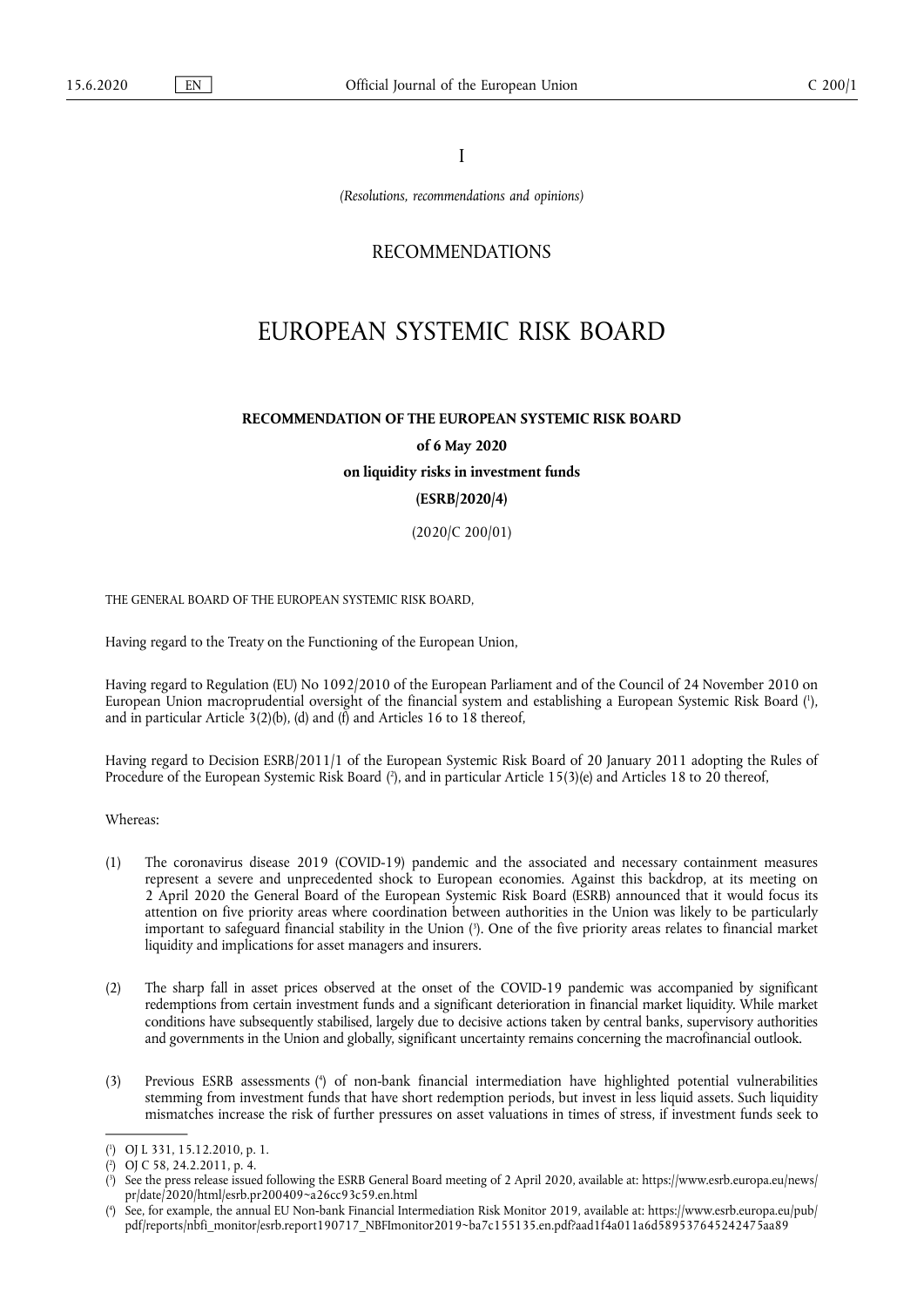sell less liquid assets over a short period of time to meet redemptions. This could lead to higher mark-to-market losses by other financial institutions with exposures to the same or correlated assets, or to an abrupt tightening in financial conditions.

- <span id="page-1-4"></span><span id="page-1-3"></span>(4) Existing Union rules include specific obligations on fund management companies with respect to liquidity risk management in relation to the funds that they manage [\(](#page-1-0) 5 ). For undertakings for collective investment in transferable securities (UCITS), the liquidity profile of the investments of the UCITS must be appropriate to the redemption policy laid down in the fund rules or the instruments of incorporation or the prospectus. Similarly, for alternative investment funds (AIFs) the investment strategy, liquidity profile and the redemption policy must be consistent [\(](#page-1-1) 6 ). These rules are complemented by European Securities and Markets Authority (ESMA) guidelines on liquidity stress testing in UCITS and AIFs for fund managers to regularly test the resilience of their funds to liquidity risk under normal and exceptional liquidity conditions ( 7 [\).](#page-1-2)
- <span id="page-1-5"></span>(5) This Recommendation is designed to enhance preparedness to respond to potential future adverse shocks that could lead to a deterioration in financial market liquidity, resulting in potential adverse implications for financial stability conditions in the Union.
- (6) The ESRB recognises that the investment funds sector in the Union is large and diverse. Taking this into account, the ESRB has identified two segments as particularly high priority areas for enhanced scrutiny from a financial stability perspective.
- (7) The first of these segments is investment funds with significant exposures to corporate debt. Shortly following the onset of COVID-19 pandemic, there were significant redemptions from investment funds investing in corporate debt. In addition, investment funds hold a significant proportion of the stock of non-financial corporate bonds outstanding in the Union. Any future redemptions pressures from open-ended funds with short redemption periods could result in fund managers selling less-liquid assets quickly, thereby contributing to a deterioration in liquidity conditions in corporate debt markets. This could have adverse spillover effects on other financial institutions that have exposures to these assets – such as insurance companies, pension funds or banks – or an adverse impact on the cost and availability of market-based financing for non-financial corporations.
- (8) The second segment identified by the ESRB as a particularly high priority area for enhanced scrutiny from a financial stability perspective is investment funds with significant exposures to real estate. The public health restrictions necessary to contain the spread of COVID-19 could result in a reduction in the volume of real estate market transactions and an increase in valuation uncertainty. Real estate investment funds are estimated to hold approximately one-third of the Union's commercial real estate market. Future redemptions from investment funds that have significant real estate holdings could contribute to downward pressure on real estate valuations if accompanied by real estate asset sales in an environment of low transaction volumes. This could have adverse implications for other financial institutions that have exposures to real estate, including those that use real estate as collateral for lending.
- (9) Ensuring that the financial system in the Union helps to absorb, rather than amplify, the COVID-19 shock requires significant coordination both between supervisory authorities responsible for different segments of the financial markets and across borders. This is particularly the case for capital markets activities, including those carried out by investment funds, where cross-border flows are large and the smooth functioning of such activities relies on a number of actors across the financial system.

<span id="page-1-0"></span>[<sup>\(</sup>](#page-1-3) 5 ) See Article 40(4) of Commission Directive 2010/43/EU of 1 July 2010 implementing Directive 2009/65/EC of the European Parliament and of the Council as regards organisational requirements, conflicts of interest, conduct of business, risk management and content of the agreement between a depositary and a management company (OJ L 176, 10.7.2010, p. 42).

<span id="page-1-1"></span>[<sup>\(</sup>](#page-1-4) 6 ) See Article 16(2) of Directive 2011/61/EU of the European Parliament and of the Council of 8 June 2011 on Alternative Investment Fund Managers and amending Directives 2003/41/EC and 2009/65/EC and Regulations (EC) No 1060/2009 and (EU) No 1095/2010 (OJ L 174, 1.7.2011, p. 1).

<span id="page-1-2"></span>[<sup>\(</sup>](#page-1-5) 7 ) ESMA Final Report: Guidelines on liquidity stress testing in UCITS and AIFs, 2 September 2019, available at: [https://www.esma.europa.](https://www.esma.europa.eu/sites/default/files/library/esma34-39-882_final_report_guidelines_on_lst_in_ucits_and_aifs.pdf) [eu/sites/default/files/library/esma34-39-882\\_final\\_report\\_guidelines\\_on\\_lst\\_in\\_ucits\\_and\\_aifs.pdf](https://www.esma.europa.eu/sites/default/files/library/esma34-39-882_final_report_guidelines_on_lst_in_ucits_and_aifs.pdf)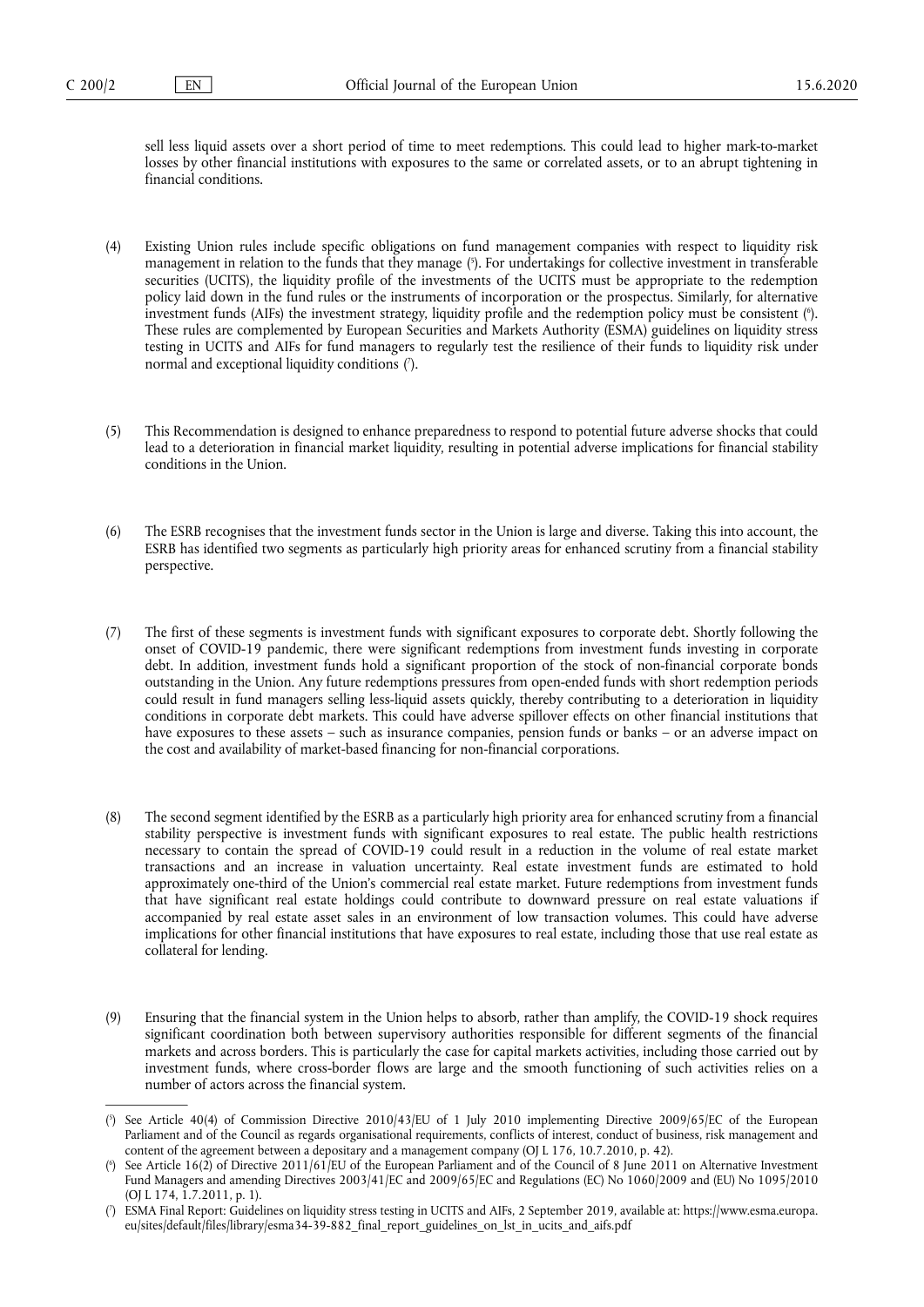- <span id="page-2-3"></span>(10) The ESRB acknowledges the high-priority work currently being done by ESMA on enhancing supervisory convergence on fund managers' liquidity risk management. This includes the Common Supervisory Action on UCITS' managers liquidity risk management announced in 2020 [\(](#page-2-0) 8 ) and ESMA's ongoing coordination of supervisory actions in the face of COVID-19.
- (11) This Recommendation is without prejudice to the monetary policy mandates of the central banks in the Union.
- (12) Recommendations of the ESRB are published after the addressees have been informed, and after the General Board has informed the Council of the European Union of its intention to do so and provided the Council with an opportunity to react,

HAS ADOPTED THIS RECOMMENDATION:

# SECTION 1

#### **RECOMMENDATION**

# **Recommendation A – Coordinating supervisory engagement with investment funds to assess their preparedness**

It is recommended that the European Securities and Markets Authority (ESMA):

- (1) coordinate with the national competent authorities to undertake a focused piece of supervisory exercise with investment funds that have significant exposures to corporate debt and real estate assets to assess the preparedness of these two segments of the investment funds sector to potential future adverse shocks, including any potential resumption of significant redemptions and/or an increase in valuation uncertainty; and
- (2) report to the ESRB on its analysis and on the conclusions reached regarding the preparedness of the relevant investment funds.

# SECTION 2

# **IMPLEMENTATION**

# 1. **Definitions**

- <span id="page-2-5"></span><span id="page-2-4"></span>1. For the purposes of this Recommendation the following definitions apply:
	- (a) 'national competent authority' (NCA) means the competent authority as defined in Article 2(1)(h) of Directive 2009/65/EC of the European Parliament and of the Council ( $\degree$ [\)](#page-2-1) or in Article 4(1)(f) of Directive 2011/61/EU of the European Parliament and of the Council  $(10)$  $(10)$ ;
	- (b) 'investment fund' means: (i) an undertaking for collective investment in transferable securities (UCITS) as defined in Article 1(2) of Directive 2009/65/EC that has been authorised in accordance with Article 5 of that Directive; and (ii) an alternative investment fund as defined in Article 4(1)(a) of Directive 2011/61/EU.

### 2. **Criteria for implementation**

- 1. The following criteria apply to the implementation of this Recommendation:
	- (a) due regard should be paid to the principle of proportionality, taking into account the objective and the content of the recommendation;
	- (b) the specific compliance criteria set out in the Annex should be met.

<span id="page-2-0"></span>[<sup>\(</sup>](#page-2-3) 8 ) See ESMA's press release of 30 January 2020, available at: [https://www.esma.europa.eu/press-news/esma-news/esma-launches](https://www.esma.europa.eu/press-news/esma-news/esma-launches-common-supervisory-action-ncas-ucits-liquidity-risk-management)[common-supervisory-action-ncas-ucits-liquidity-risk-management](https://www.esma.europa.eu/press-news/esma-news/esma-launches-common-supervisory-action-ncas-ucits-liquidity-risk-management)

<span id="page-2-1"></span>[<sup>\(</sup>](#page-2-4) 9 ) Directive 2009/65/EC of the European Parliament and of the Council of 13 July 2009 on the coordination of laws, regulations and administrative provisions relating to undertakings for collective investment in transferable securities (UCITS) (OJ L 302, 17.11.2009, p. 32).

<span id="page-2-2"></span><sup>(</sup> [10\)](#page-2-5) Directive 2011/61/EU of the European Parliament and of the Council of 8 June 2011 on Alternative Investment Fund Managers and amending Directives 2003/41/EC and 2009/65/EC and Regulations (EC) No 1060/2009 and (EU) No 1095/2010 (OJ L 174, 1.7.2011, p. 1).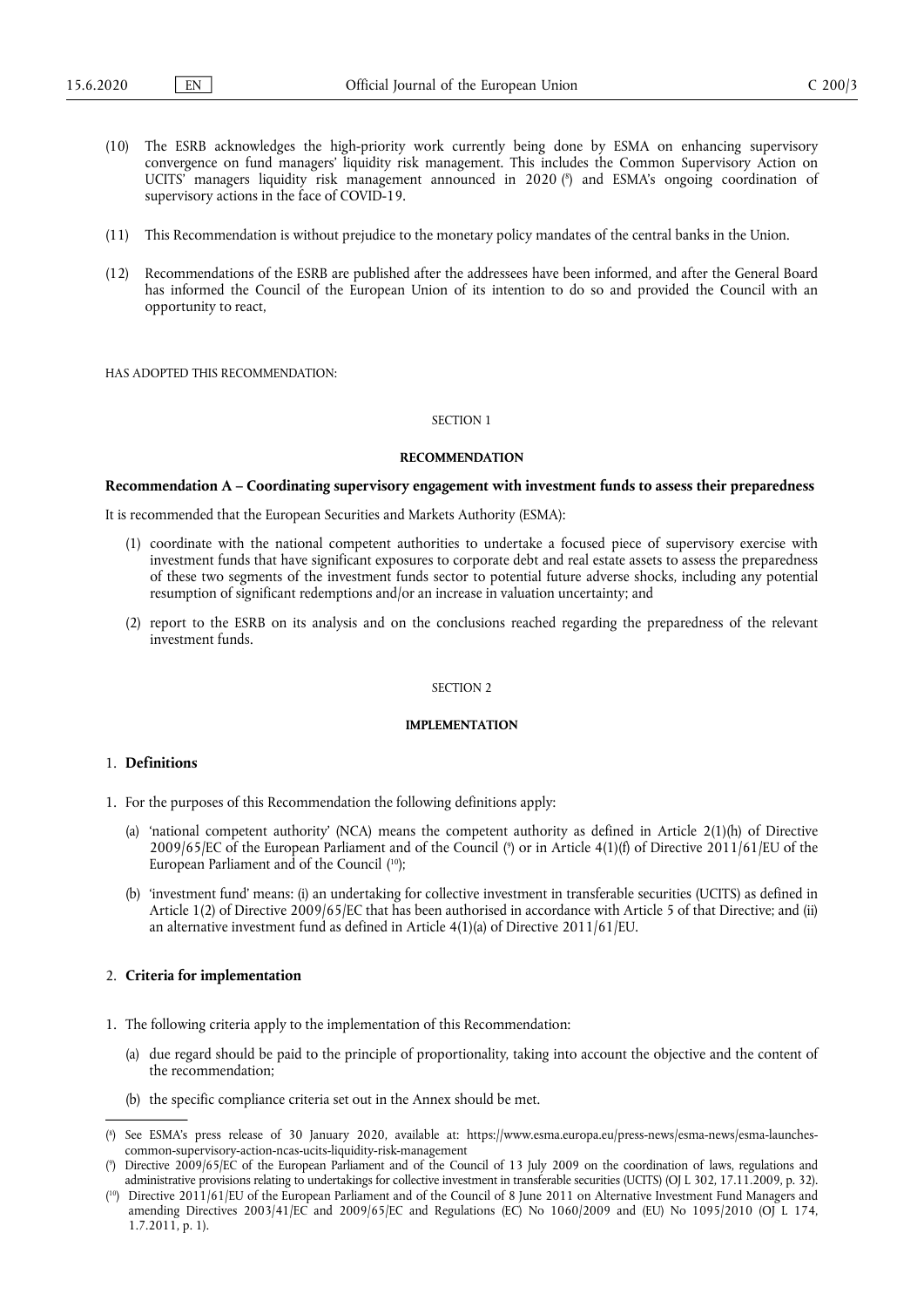# 3. **Timeline for follow-up**

1. In accordance with Article 17(1) of Regulation (EU) No 1092/2010 addressees must communicate to the European Parliament, the Council, the Commission and to the ESRB the actions undertaken in response to recommendations and substantiate any inaction. ESMA is requested to submit the communication by 31 October 2020.

# 4. **Monitoring and assessment**

- 1. The ESRB Secretariat will, where appropriate:
	- (a) assist ESMA, contributing to certain parts of the analysis from a financial stability perspective;
	- (b) coordinate the procedure for the follow-up;
	- (c) provide assistance at ESMA's request.
- 2. The General Board will assess the actions and justifications communicated by ESMA and, where appropriate, may decide that this Recommendation has not been followed and that ESMA has failed to provide adequate justification for its inaction.

Done at Frankfurt am Main, 6 May 2020.

*Head of the ESRB Secretariat, on behalf of the General Board of the ESRB*  Francesco MAZZAFERRO